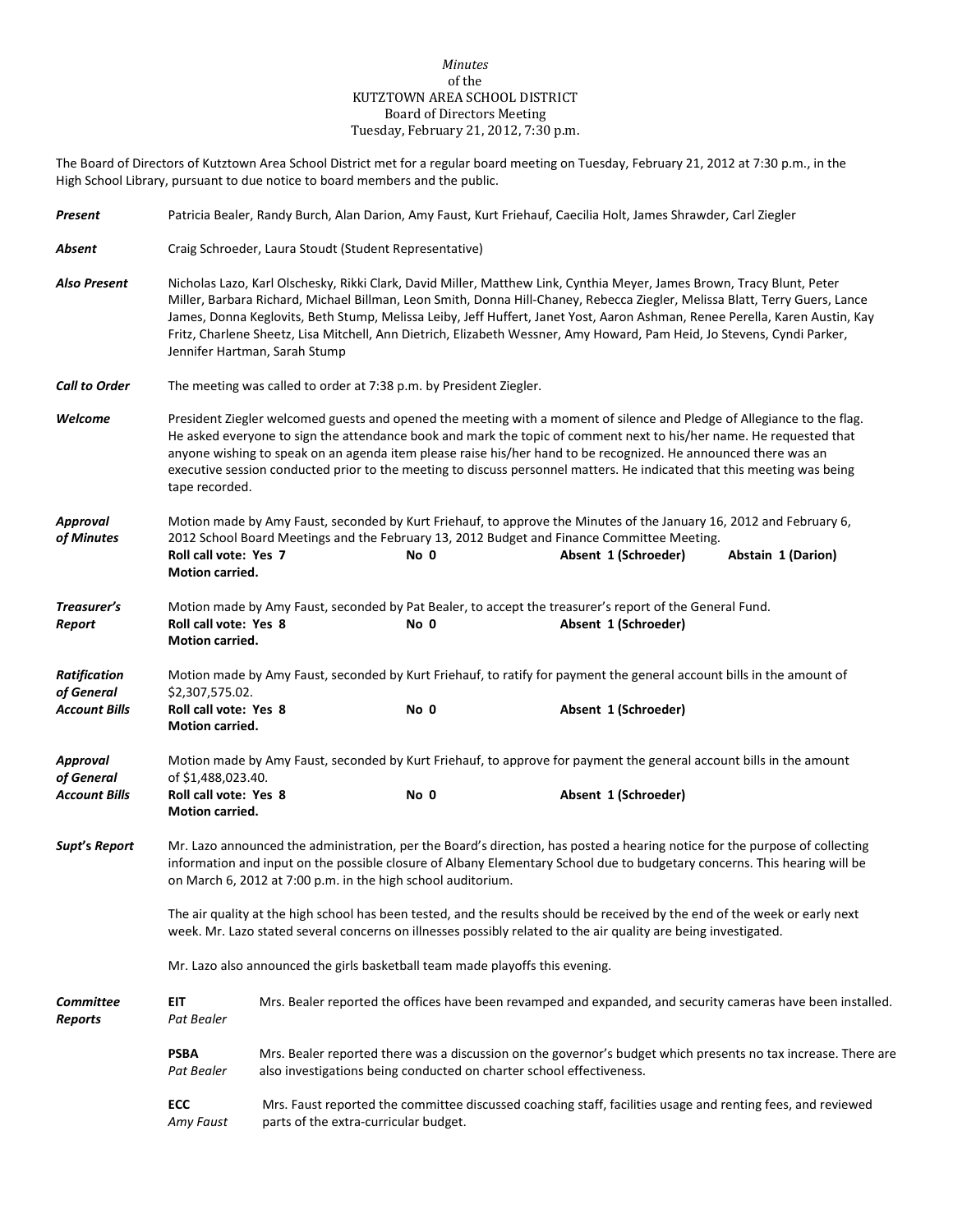| February 21, 2012<br>Page 2 of 4 | <b>KASD Board of Directors Meeting Minutes</b>                                                                                                                                                                                       |                                                                                                                                                                                                                                              |                                              |                                                                                                                             |  |  |  |
|----------------------------------|--------------------------------------------------------------------------------------------------------------------------------------------------------------------------------------------------------------------------------------|----------------------------------------------------------------------------------------------------------------------------------------------------------------------------------------------------------------------------------------------|----------------------------------------------|-----------------------------------------------------------------------------------------------------------------------------|--|--|--|
|                                  | <b>BCIU</b><br>Carl Ziegler                                                                                                                                                                                                          | Mr. Ziegler reported the IU drafted a proposed budget that reflects no increase for participating districts.                                                                                                                                 |                                              |                                                                                                                             |  |  |  |
| <b>BCTC</b><br>Pat Bealer        |                                                                                                                                                                                                                                      | Mrs. Bealer reported the BCTC is using billboards and promoting careers in manufacturing after two years.                                                                                                                                    |                                              |                                                                                                                             |  |  |  |
|                                  | <b>Policy and</b><br>Curriculum                                                                                                                                                                                                      | Mrs. Holt reported the science department faculty presented information on different aspects of the science<br>program, the future of science-related jobs, and ideas on how to keep the science program strong.                             |                                              |                                                                                                                             |  |  |  |
|                                  | <b>Student</b><br><b>Achievement</b><br><b>Al Darion</b>                                                                                                                                                                             | Dr. Darion reported the committee held three special meetings to collect information on the impact of the<br>reduction of staff.                                                                                                             |                                              |                                                                                                                             |  |  |  |
|                                  | <b>Facilities</b><br>Amy Faust                                                                                                                                                                                                       | No report.                                                                                                                                                                                                                                   |                                              |                                                                                                                             |  |  |  |
| <b>Personnel</b>                 | Motion made by Pat Bealer, seconded by Al Darion, to approve the following personnel items:<br>The acceptance with regret, of the resignation of Michael G. Billman as Data Operations Specialist, effective March 2,<br>1.<br>2012. |                                                                                                                                                                                                                                              |                                              |                                                                                                                             |  |  |  |
|                                  | 2.<br>thereafter:                                                                                                                                                                                                                    | The approval of the following guest substitute teachers through the Berks County Intermediate Unit for the 2011-2012<br>school year, effective February 22, 2012, at a rate of \$100 per day for days 1-20 and \$110 per day for days 21 and |                                              |                                                                                                                             |  |  |  |
|                                  |                                                                                                                                                                                                                                      | Karen L. Batchelder                                                                                                                                                                                                                          | Marianne E. Cawley                           | Angela M. Davis                                                                                                             |  |  |  |
|                                  |                                                                                                                                                                                                                                      | Jamie L. Martin                                                                                                                                                                                                                              | Alec M. Reinert                              |                                                                                                                             |  |  |  |
|                                  | 3.                                                                                                                                                                                                                                   |                                                                                                                                                                                                                                              |                                              | The approval of Austin D. Medernach as a substitute classroom aide/paraprofessional for the 2011-2012 school year,          |  |  |  |
|                                  |                                                                                                                                                                                                                                      | effective February 22, 2012, at a rate of \$9.75 per hour.                                                                                                                                                                                   |                                              |                                                                                                                             |  |  |  |
|                                  | 4.                                                                                                                                                                                                                                   |                                                                                                                                                                                                                                              |                                              | The approval of Elaine F. Stoudt as a substitute custodian for the 2011-2012 school year, effective February 22, 2012, at a |  |  |  |
|                                  | 5.                                                                                                                                                                                                                                   | rate of \$9.50 per hour.                                                                                                                                                                                                                     |                                              | The approval of the following spring season coaches and salaries for the 2011-2012 school year, effective February 22,      |  |  |  |
|                                  | 2012:<br>Girls Soccer                                                                                                                                                                                                                |                                                                                                                                                                                                                                              |                                              |                                                                                                                             |  |  |  |
|                                  |                                                                                                                                                                                                                                      | Head HS Coach                                                                                                                                                                                                                                | <b>Sharif Saber</b>                          | \$4,000                                                                                                                     |  |  |  |
|                                  |                                                                                                                                                                                                                                      | <b>Assistant HS Coach</b>                                                                                                                                                                                                                    | Richard W. Laudenslager                      | \$2,200                                                                                                                     |  |  |  |
|                                  |                                                                                                                                                                                                                                      | Head MS Coach                                                                                                                                                                                                                                | Kelly A. Bushe                               | \$2,200                                                                                                                     |  |  |  |
|                                  |                                                                                                                                                                                                                                      | Assistant MS Coach                                                                                                                                                                                                                           | Carolynne E. Kahl                            | \$2,153                                                                                                                     |  |  |  |
|                                  |                                                                                                                                                                                                                                      | Volunteer HS coach                                                                                                                                                                                                                           | Scott R. Herbst                              |                                                                                                                             |  |  |  |
|                                  | Softball                                                                                                                                                                                                                             |                                                                                                                                                                                                                                              |                                              |                                                                                                                             |  |  |  |
|                                  |                                                                                                                                                                                                                                      | Assistant Coach<br>JV Coach                                                                                                                                                                                                                  | Stacy L. Bricker<br>Bart C. Fenstermacher    | \$2,262                                                                                                                     |  |  |  |
|                                  |                                                                                                                                                                                                                                      | Head MS Coach                                                                                                                                                                                                                                | Kathleen M. Schlenker                        | \$2,262<br>\$2,646                                                                                                          |  |  |  |
|                                  |                                                                                                                                                                                                                                      | Volunteer HS Coach                                                                                                                                                                                                                           | Megan B. Conrad                              |                                                                                                                             |  |  |  |
|                                  |                                                                                                                                                                                                                                      | Volunteer HS Coach                                                                                                                                                                                                                           | Monica K. Glomb                              |                                                                                                                             |  |  |  |
|                                  |                                                                                                                                                                                                                                      | Volunteer HS Coach                                                                                                                                                                                                                           | Megan J. Greiss                              |                                                                                                                             |  |  |  |
|                                  |                                                                                                                                                                                                                                      | <b>Volunteer MS Coach</b>                                                                                                                                                                                                                    | Angela R. Lutz                               |                                                                                                                             |  |  |  |
|                                  |                                                                                                                                                                                                                                      | Volunteer MS Coach                                                                                                                                                                                                                           | Kelly S. Peter                               |                                                                                                                             |  |  |  |
|                                  |                                                                                                                                                                                                                                      | <b>Volunteer MS Coach</b>                                                                                                                                                                                                                    | Jessica E. Romig                             |                                                                                                                             |  |  |  |
|                                  | <b>Boys Tennis</b>                                                                                                                                                                                                                   |                                                                                                                                                                                                                                              |                                              |                                                                                                                             |  |  |  |
|                                  |                                                                                                                                                                                                                                      | <b>Head Coach</b>                                                                                                                                                                                                                            | Harry A. McGonigle                           | \$4,987                                                                                                                     |  |  |  |
|                                  |                                                                                                                                                                                                                                      | <b>Volunteer Coach</b>                                                                                                                                                                                                                       | Jeffery S. Zimmerman                         |                                                                                                                             |  |  |  |
|                                  | Volleyball                                                                                                                                                                                                                           |                                                                                                                                                                                                                                              |                                              |                                                                                                                             |  |  |  |
|                                  |                                                                                                                                                                                                                                      | <b>Head Coach</b>                                                                                                                                                                                                                            | Bryan M. Lichtenwalner                       | \$3,151                                                                                                                     |  |  |  |
|                                  |                                                                                                                                                                                                                                      | <b>Assistant Coach</b><br><b>Volunteer Coach</b>                                                                                                                                                                                             | Marie R. Lichtenwalner<br>Vanessa L. Ralston | \$2,205                                                                                                                     |  |  |  |
|                                  |                                                                                                                                                                                                                                      | <b>Volunteer Coach</b>                                                                                                                                                                                                                       | Kimberly A. Sterner                          |                                                                                                                             |  |  |  |
|                                  |                                                                                                                                                                                                                                      | Volunteer Coach                                                                                                                                                                                                                              | Kaitlyn M. Lutz                              |                                                                                                                             |  |  |  |
|                                  | Baseball                                                                                                                                                                                                                             |                                                                                                                                                                                                                                              |                                              |                                                                                                                             |  |  |  |
|                                  |                                                                                                                                                                                                                                      | <b>Head Coach</b>                                                                                                                                                                                                                            | Tim D. Mertz                                 | \$4,841                                                                                                                     |  |  |  |
|                                  |                                                                                                                                                                                                                                      | JV Coach                                                                                                                                                                                                                                     | Todd A. O'Neil                               | \$2,646                                                                                                                     |  |  |  |
|                                  |                                                                                                                                                                                                                                      | Head MS Coach                                                                                                                                                                                                                                | Scott A. Scheidt                             | \$2,646                                                                                                                     |  |  |  |
|                                  |                                                                                                                                                                                                                                      | <b>Assistant MS Coach</b>                                                                                                                                                                                                                    | Michael J. Conrad                            | \$2,143                                                                                                                     |  |  |  |
|                                  |                                                                                                                                                                                                                                      | Volunteer HS Coach                                                                                                                                                                                                                           | Duane D. Fegely                              |                                                                                                                             |  |  |  |
|                                  |                                                                                                                                                                                                                                      | Volunteer HS Coach                                                                                                                                                                                                                           | Bradley N. Sechler                           |                                                                                                                             |  |  |  |
|                                  |                                                                                                                                                                                                                                      | Volunteer MS Coach                                                                                                                                                                                                                           | Nicholas Cicola                              |                                                                                                                             |  |  |  |
|                                  |                                                                                                                                                                                                                                      | Volunteer MS Coach                                                                                                                                                                                                                           | Kyle J. Isamoyer                             |                                                                                                                             |  |  |  |

Kutztown Area School District does not discriminate in our educational programs, activities or employment practices based on race, color, national orgion, ance, althan and proposed, relation, ancestry or any shere begins t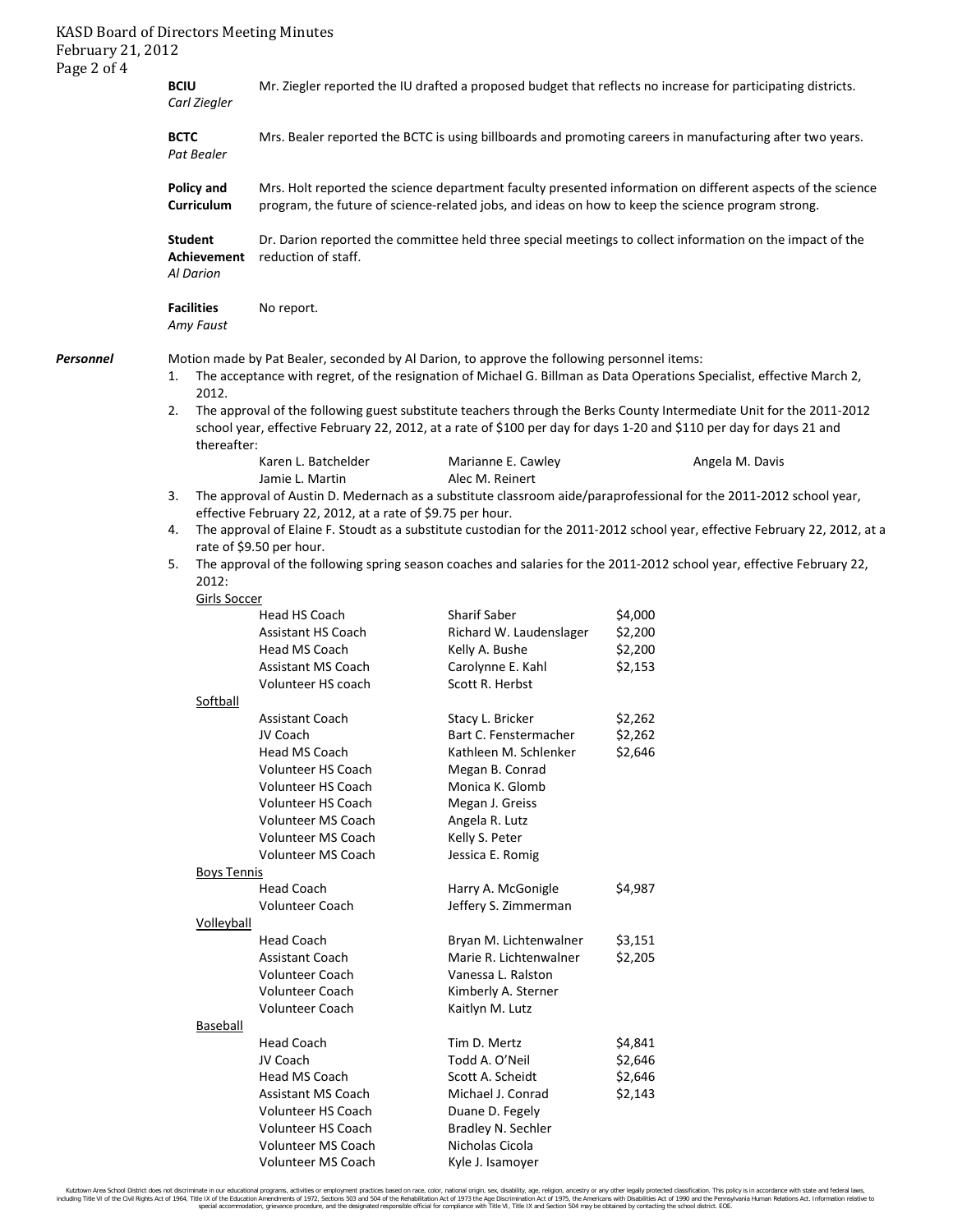KASD Board of Directors Meeting Minutes February 21, 2012 Page 3 of 4

| $1 \, \text{u}_{22} \circ \text{u}_{11}$ |                                                                                                                                              |                                      |                                                                                       |                      |  |  |  |
|------------------------------------------|----------------------------------------------------------------------------------------------------------------------------------------------|--------------------------------------|---------------------------------------------------------------------------------------|----------------------|--|--|--|
|                                          | <b>Volunteer MS Coach</b>                                                                                                                    | Christopher M. Moyer                 |                                                                                       |                      |  |  |  |
|                                          | Volunteer MS Coach                                                                                                                           | Ryan C. Snyder                       |                                                                                       |                      |  |  |  |
|                                          | Volunteer MS Coach                                                                                                                           | James R. Quigley                     |                                                                                       |                      |  |  |  |
|                                          | Track and Field                                                                                                                              |                                      |                                                                                       |                      |  |  |  |
|                                          | <b>Head Coach</b>                                                                                                                            | Rudolf J. Klein                      | \$4,200                                                                               |                      |  |  |  |
|                                          | <b>Assistant Coach</b>                                                                                                                       | Brenda L. Fix                        | \$2,153                                                                               |                      |  |  |  |
|                                          |                                                                                                                                              |                                      |                                                                                       |                      |  |  |  |
|                                          | <b>Assistant Coach</b>                                                                                                                       | PLACEHOLDER                          |                                                                                       |                      |  |  |  |
|                                          | <b>Assistant Coach</b>                                                                                                                       | PLACEHOLDER                          |                                                                                       |                      |  |  |  |
|                                          | The approval of Patricia E. Kehl as an Eshelman substitute bus/van driver for the 2011-2012 school year, effective January<br>6.<br>3, 2012. |                                      |                                                                                       |                      |  |  |  |
|                                          |                                                                                                                                              |                                      | All Personnel are Approved Pending the District's Receipt of All Mandated Credentials |                      |  |  |  |
|                                          | Roll call vote: Yes 8                                                                                                                        | No 0                                 | Absent 1 (Schroeder)                                                                  |                      |  |  |  |
|                                          | Motion carried.                                                                                                                              |                                      |                                                                                       |                      |  |  |  |
|                                          |                                                                                                                                              |                                      |                                                                                       |                      |  |  |  |
| <b>BCIU Budget</b>                       | Motion made by Kurt Friehauf, seconded by Pat Bealer, to approve the Berks County Intermediate Unit mandated services                        |                                      |                                                                                       |                      |  |  |  |
| <b>Approval</b>                          | budget for the 2012-2013 school year at an approximate cost to the district of \$25,156.32 which is a zero percent increase                  |                                      |                                                                                       |                      |  |  |  |
|                                          | from 2011-2012.                                                                                                                              |                                      |                                                                                       |                      |  |  |  |
|                                          | Roll call vote: Yes 7                                                                                                                        | No 0                                 | Absent 1 (Schroeder)                                                                  | Abstain 1 (Shrawder) |  |  |  |
|                                          | <b>Motion carried.</b>                                                                                                                       |                                      |                                                                                       |                      |  |  |  |
|                                          |                                                                                                                                              |                                      |                                                                                       |                      |  |  |  |
| <b>Tax Installment</b>                   | Motion made by Pat Bealer, seconded by Al Darion, to adopt the resolution allowing payment of real estate taxes on an                        |                                      |                                                                                       |                      |  |  |  |
|                                          |                                                                                                                                              |                                      |                                                                                       |                      |  |  |  |
| <b>Payments</b>                          | installment basis, per the attached.                                                                                                         |                                      |                                                                                       |                      |  |  |  |
|                                          | Roll call vote: Yes 8                                                                                                                        | No 0                                 | Absent 1 (Schroeder)                                                                  |                      |  |  |  |
|                                          | Motion carried.                                                                                                                              |                                      |                                                                                       |                      |  |  |  |
|                                          |                                                                                                                                              |                                      |                                                                                       |                      |  |  |  |
| <b>BCTC Graduation</b>                   | Motion made by Caecilia Holt, seconded by Pat Bealer, to approve the new graduation requirements for the BCTC students                       |                                      |                                                                                       |                      |  |  |  |
| <b>Requirements</b>                      | beginning the 2012-2013 school year.                                                                                                         |                                      |                                                                                       |                      |  |  |  |
|                                          | Roll call vote: Yes 8                                                                                                                        | No 0                                 | Absent 1 (Schroeder)                                                                  |                      |  |  |  |
|                                          | Motion carried.                                                                                                                              |                                      |                                                                                       |                      |  |  |  |
|                                          |                                                                                                                                              |                                      |                                                                                       |                      |  |  |  |
| <b>Memorial Sign</b>                     | Motion made by Pat Bealer, seconded by Amy Faust, to approve the placement of a memorial sign to be erected on school                        |                                      |                                                                                       |                      |  |  |  |
|                                          | district property, for Lance Corporal Larry D. Hoch, United States Marine Corps., at the District Administration Office                      |                                      |                                                                                       |                      |  |  |  |
|                                          | building in Maxatawny.                                                                                                                       |                                      |                                                                                       |                      |  |  |  |
|                                          | Roll call vote: Yes 8                                                                                                                        | No 0                                 | Absent 1 (Schroeder)                                                                  |                      |  |  |  |
|                                          | Motion carried.                                                                                                                              |                                      |                                                                                       |                      |  |  |  |
|                                          |                                                                                                                                              |                                      |                                                                                       |                      |  |  |  |
| Solutions to                             | Motion made by Al Darion, seconded by Randy Burch, to direct the administration to provide a prioritized list of positions to                |                                      |                                                                                       |                      |  |  |  |
|                                          |                                                                                                                                              |                                      |                                                                                       |                      |  |  |  |
| <b>Furlough Effects</b>                  | restore and the projected impact and rationale of the restorations, as well as a listing of alternate options that can be                    |                                      |                                                                                       |                      |  |  |  |
|                                          | researched to have a similar effect.                                                                                                         |                                      |                                                                                       |                      |  |  |  |
|                                          |                                                                                                                                              |                                      |                                                                                       |                      |  |  |  |
|                                          | Motion made by Jim Shrawder, seconded by Amy Faust, to amend the motion to require the administration to exhaust                             |                                      |                                                                                       |                      |  |  |  |
|                                          | alternate, no cost solutions prior to restoring positions at a monetary expense.                                                             |                                      |                                                                                       |                      |  |  |  |
|                                          | Roll call vote: Yes 6                                                                                                                        | No 1 (Darion)                        | Absent 1 (Schroeder)                                                                  | Abstain 1 (Friehauf) |  |  |  |
|                                          | Motion carried.                                                                                                                              |                                      |                                                                                       |                      |  |  |  |
|                                          |                                                                                                                                              |                                      |                                                                                       |                      |  |  |  |
|                                          | Motion made by Al Darion, seconded by Randy Burch, to direct the administration to provide a prioritized list of positions to                |                                      |                                                                                       |                      |  |  |  |
|                                          | restore. In addition, the administration is directed to provide an alternate no cost solution list including projected impact                |                                      |                                                                                       |                      |  |  |  |
|                                          | and rationale for both. The administration is required to exhaust alternate, no cost solutions prior to position restoration.                |                                      |                                                                                       |                      |  |  |  |
|                                          | Roll call vote: Yes 8                                                                                                                        | No 0                                 | Absent 1 (Schroeder)                                                                  |                      |  |  |  |
|                                          | Motion carried.                                                                                                                              |                                      |                                                                                       |                      |  |  |  |
|                                          |                                                                                                                                              |                                      |                                                                                       |                      |  |  |  |
| <b>Charter School</b>                    | Motion made by Randy Burch, seconded by Amy Faust, to direct the administration to draft a resolution supporting charter                     |                                      |                                                                                       |                      |  |  |  |
|                                          | Reform Resolution school reform in the Commonwealth, and tailor the resolution to fit the needs of our district.                             |                                      |                                                                                       |                      |  |  |  |
|                                          | Roll call vote: Yes 4                                                                                                                        | No 4 (Bealer, Faust, Holt, Shrawder) |                                                                                       | Absent 1 (Schroeder) |  |  |  |
|                                          | Motion not carried.                                                                                                                          |                                      |                                                                                       |                      |  |  |  |
|                                          |                                                                                                                                              |                                      |                                                                                       |                      |  |  |  |
|                                          |                                                                                                                                              |                                      |                                                                                       |                      |  |  |  |
|                                          | Comparative Audit Motion made by Jim Shrawder, seconded by Amy Faust, to authorize the solicitation of proposals for a comparative audit     |                                      |                                                                                       |                      |  |  |  |
| <b>Proposals</b>                         | that would compare our district to other similar sized districts for the purpose of identifying opportunities for cost savings.              |                                      |                                                                                       |                      |  |  |  |
|                                          | Such audit to be performed by an auditing firm with expertise and experience in auditing public school districts and having                  |                                      |                                                                                       |                      |  |  |  |
|                                          | no existing ties or relationships with this district.                                                                                        |                                      |                                                                                       |                      |  |  |  |
|                                          | Roll call vote: Yes 5                                                                                                                        | No 3 (Bealer, Burch, Darion)         |                                                                                       | Absent 1 (Schroeder) |  |  |  |
|                                          | Motion carried.                                                                                                                              |                                      |                                                                                       |                      |  |  |  |
|                                          |                                                                                                                                              |                                      |                                                                                       |                      |  |  |  |
| <b>Connect Ed</b>                        | Motion made by Jim Shrawder, seconded by Amy Faust, to direct the administration to utilize Connect Ed to notify parents                     |                                      |                                                                                       |                      |  |  |  |

Kutztown Area School District does not discriminate in our educational programs, activities or employment practices based on race, color, national orgion, ance, althan and proposed, relation, ancestry or any shere begins t